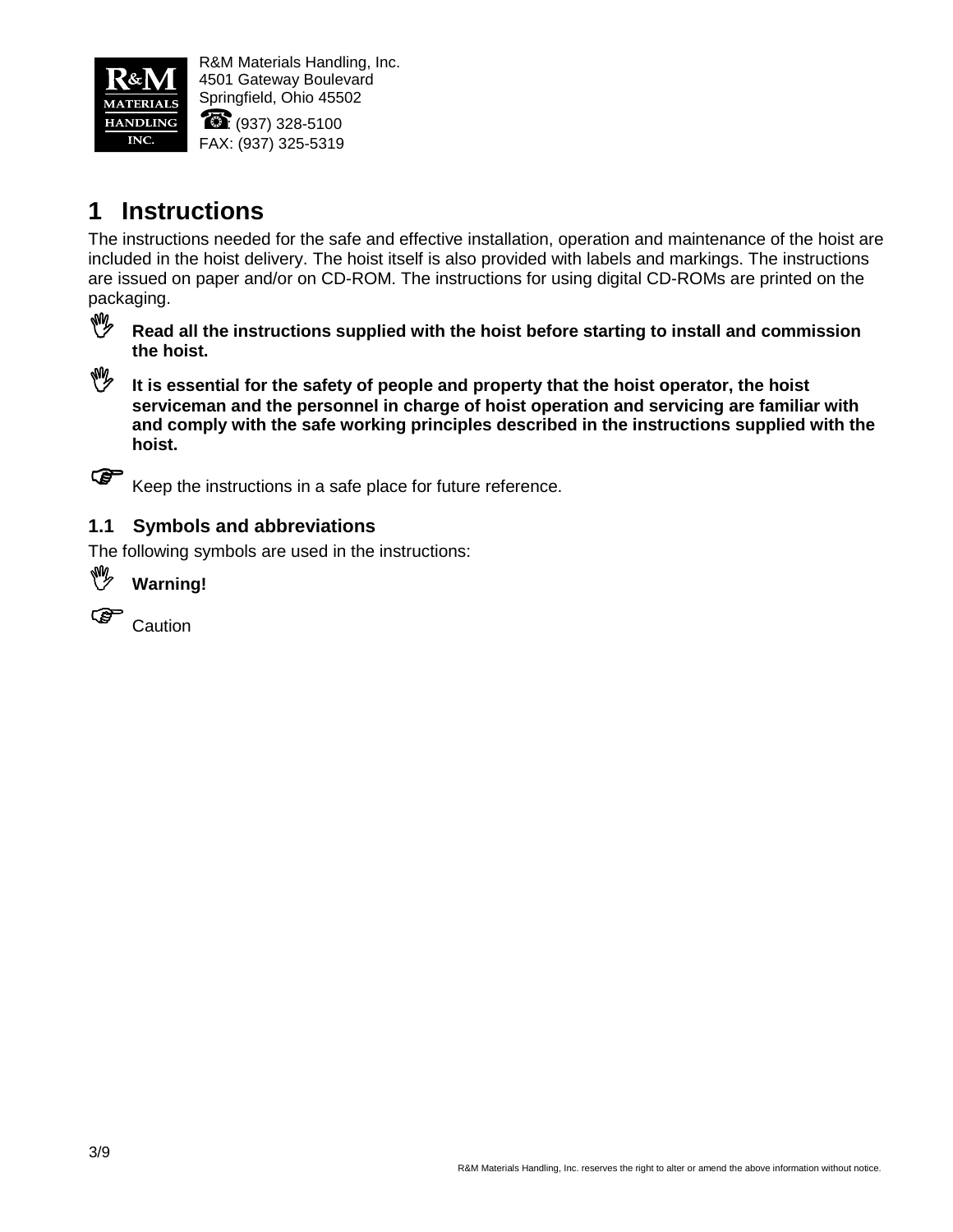

 $\heartsuit$  : (937) 328-5100 FAX: (937) 325-5319

# **2 Safety instructions**

The owner of the hoist is responsible for meeting all the requirements described in these **instructions, with the exception of those items for which it has been specifically agreed that the supplier will carry out the necessary procedures.**

### **2.1 Safety instructions for preparing to install the hoist**

### **Follow these instructions when preparing to install the hoist:**

- Ensure that installation personnel are professionally competent, professionally qualified and are provided with adequate instructions for carrying out the installation work.
- Check for any dimensional nonconformance in drawings, instructions, parts and structural measurements.
- Beware of other moving machinery in the installation and servicing site, such as machines, other cranes and automatic doors. The installation area must be arranged so that operation of other equipment does not endanger installation work (or *vice versa*).
- Ensure that the space reserved for the hoist and crane in the operating location is adequate for all functions of the crane and hoist.
- Prevent unauthorized persons and bystanders from walking on or below the work site.

# **Follow these instructions if the hoist is to be installed on a track:**

- Ensure that the runway is designed for the loads caused by the hoist.
- Ensure that the installation tolerances for the runway rails meet the set requirements.
- Check that the runway has suitable buffer stops for the hoist.

### **2.2 Safety instructions for installing the hoist**

# **If** Follow these instructions when installing the hoist:

- Use proper safety equipment to prevent objects from falling when working in high places.
- Ensure that machinery and equipment cannot start up accidentally and cannot move during installation and servicing.
- Keep installation and servicing locations, and walkways leading to them, clean and tidy.
- Prevent tools and parts from falling.
- Be prepared for equipment moving in the wrong direction when testing.
- Check that the power supply busbars installed are suitable for the hoist.
- Check that the supply voltage and frequency are suitable for the hoist.
- Ensure that any safety devices bypassed for testing purposes are restored to full operational status.

### **2.3 Safety instructions for start-up of the hoist**

#### **Follow these instructions when starting up the hoist:**

- The conditions at the operating site for the hoist must correspond to the operating conditions for which the hoist is designed (including indoor/outdoor use, ambient temperature/radiance temperature, wind, dust, splashing, snow, water, handling hazardous materials, fire risk, etc).
- Check that there is adequate lighting at the operating site for operating the hoist safely and efficiently.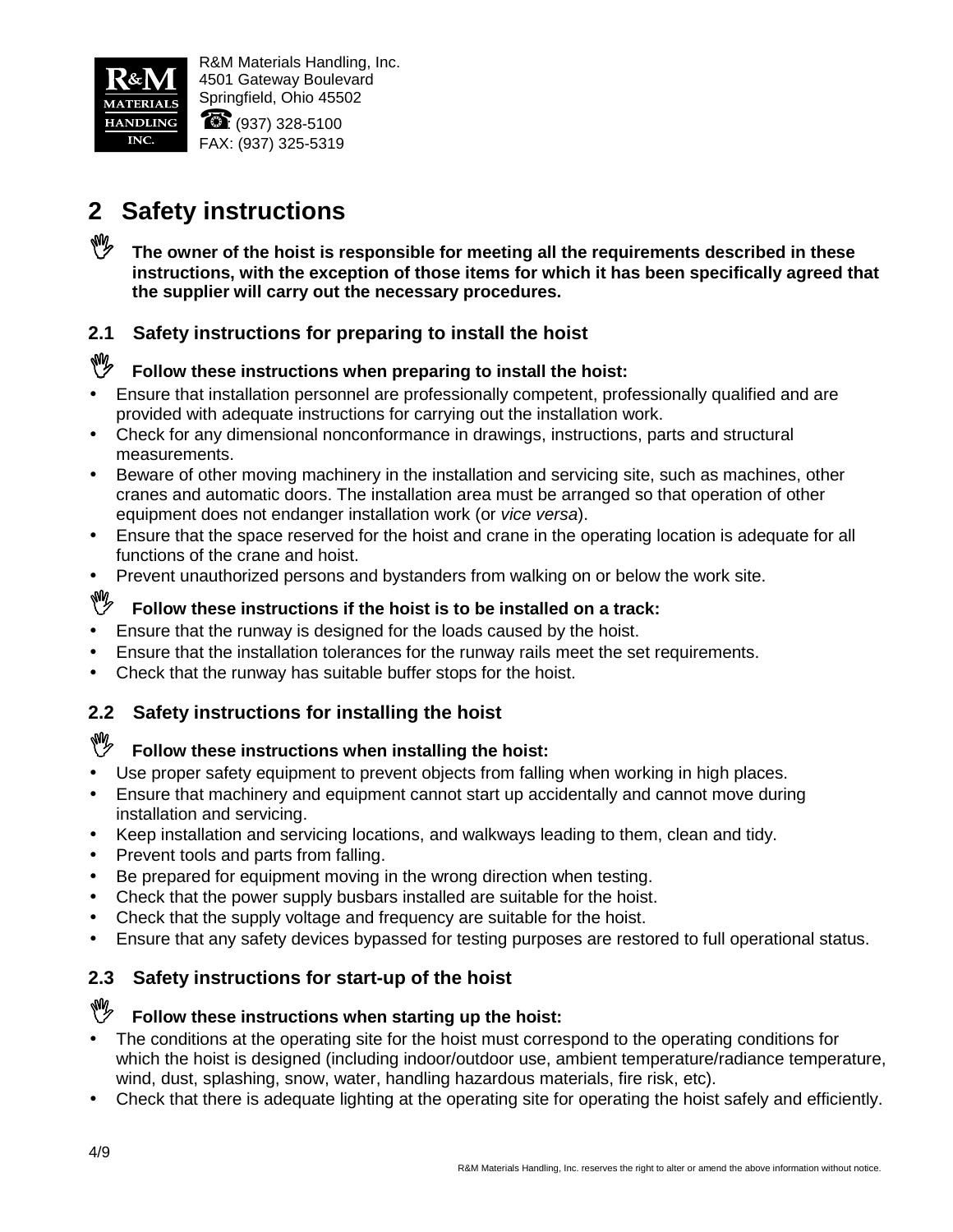

 $\bullet$  : (937) 328-5100 FAX: (937) 325-5319

- If the control position is located on the hoist, check that you can exit from the hoist safely irrespective of the hoist's position on the runway.
- Check that there are adequate walkways and service platforms on the hoist and/or adequate equipment at the operating site for servicing and inspecting the hoist.
- Check that the hoist meets the applicable safety requirements.
- Check that the hoist meets the applicable operating requirements.
- Ensure that the components, electrical connections and steel structures of the hoist have been inspected and certified as defect-free.
- Ensure that the test loading, test drive and commissioning inspection have been properly carried out and that the handover log has been properly completed.

### **2.4 Safety instructions for operating the hoist**

# **Follow these instructions when operating the hoist:**

- Read all the instructions supplied with the hoist. The hoist operator must be familiar with the instructions and follow them.
- The hoist operator must be competent for the task, must know all the controls of the hoist and must be able to use them correctly and safely.
- The hoist operator must know how to operate the hoist and must be aware of any risk of accident posed by the operating site.
- Learn how to operate the hoist in safe conditions before actually starting to work with the hoist. Learn how to control the movements of the hook and load. Use the Hoist Owner's Manual to familiarize yourself with the hoist and hoist controls.
- Familiarize yourself with the signs and warnings marked on the hoist. The direction symbols for hoist motions are the same as the symbols marked on the pushbutton controller. Check the direction symbols in the Hoist Owner's Manual.
- Learn the hand signals for indicating hoisting motion, trolley traversing and crane travel. The hoist operator should only accept hand signals from a person authorized to give them.
- Ensure that there is adequate lighting as well as proper tools and equipment for the working site, and that appropriate working procedures are established.

### **Follow these instructions when preparing to start work:**

- If the hoist is provided with motion locking devices (eg, rail clamps), open the locking devices before using the hoist.
- Before switching on the main current, ensure that all controls are in the 0-position.
- Connect current to the hoist by turning on the safety switches for main current and for control current.
- Close the main contactor by pressing the 'START' pushbutton.
- If the pushbutton incorporates a selection switch, ensure that the selection switch is in the correct position before using the control pushbuttons.
- Check that all safety switches operate.
- Check that the brakes operate.
- A hoist that operates outdoors or in cold indoor premises which has been out of service for a longer than normal period of time should always be first started to move the hook upwards in order to avoid damage to the roping from freezing of the rope guide.

### **Follow these instructions when operating the hoist:**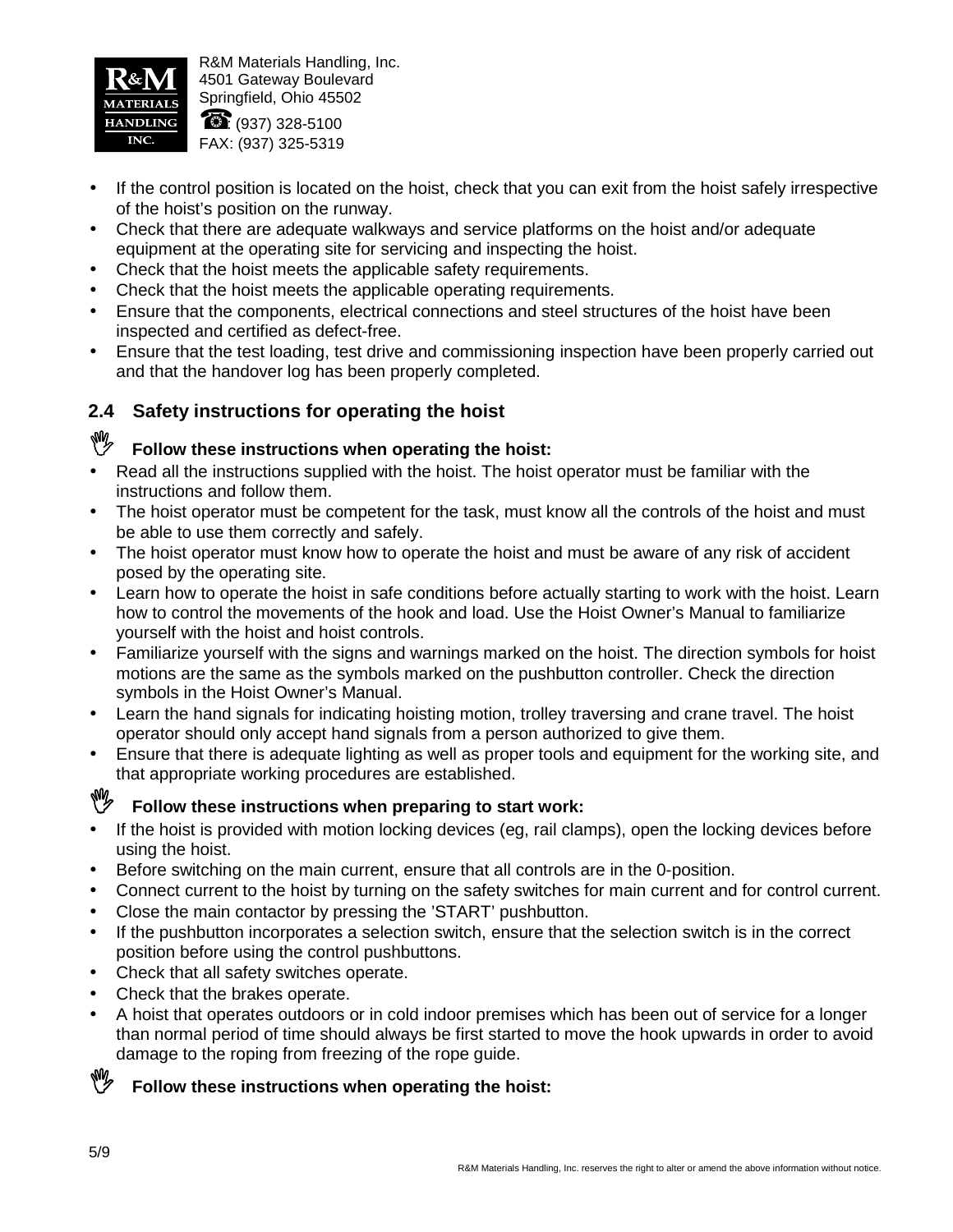

 $\bullet$  : (937) 328-5100 FAX: (937) 325-5319

- The useful lifetime of a hoist depends very much on whether the hoist is correctly used or not. Use of the hoist for other than the hoist group classification for which it was designed changes its useful lifetime.
- Before hoisting a load, make sure you know a safe and effective path for the load. Ensure that the load will not collide against objects or people.
- Check that no servicemen or unauthorized persons are on the crane and that the rails and power cables are clear of obstructing objects.
- Before hoisting, check that the hoisting devices are securely positioned on the bearing surface of the hook and that the safety catch on the hook is closed.
- Before hoisting, check that the load is balanced and safely fastened at the lifting points.
- Before hoisting, ensure that the load cannot slide, slip or detach itself when suspended.
- Before hoisting, ensure that the ropes are perpendicular and that the hoist is positioned perpendicularly above the load to be lifted. A load must not be hoisted or dragged along the ground in a way that causes side pull on the roping unless the hoist is designed and manufactured for this purpose.
- If two cranes are needed to handle a load, a balancing beam must be used to equalize the loading. Combined hoisting with two cranes must be supervised by a foreman knowledgeable about cranes, or by a crane specialist, who is then in overall charge of the lifting operation.
- Start and stop the travelling motion at low speed to prevent the load from swinging excessively. Avoid swinging the hook or load during travel motion.
- Do not lift people on the hook or load. Lifting people with a hoist is prohibited unless the hoist is designed and manufactured for that purpose (this must always be agreed with the supplier of the hoist).
- Do not go under the hook or load. Do not move the hook or load over a person. A load must never be lifted in a way that can injure a person if the load drops.
- Do not operate the hoist if you know that medication, an illness, injury or other such handicap impairs your alertness or working ability.
- Do not lift a load that is fastened to its base or that is heavier than the maximum permissible load for the hoist or lifting accessories. A jerking or static load can cause an overload. A hoist may only be used for those loads and load combinations, and at those speeds, for which the hoist has been designed and manufactured.
- Raise the load high enough to prevent it from hitting objects during travel. However, do not raise it higher than is necessary for the situation. Do not raise the hook to the top safety limit.
- During hoisting and travel motion, ensure that the hook, the load, the crane and its moving parts do not collide with objects or people.
- If the hoist is provided with a horn, sound the horn when you move the load in the vicinity of people who are not paying attention to the moving load.
- Do not move the load until you have received a signal from the person attaching the load to the hook or lifting appliance.
- Do not use the overload protection for weighing the load.
- Stop all hoisting and travel motions before the safety limit switches.
- Do not adjust or bypass the limit switches or warning devices in order to go past motion limits. Do not use the hoist if the limit switches are inoperative.
- If the manually-adjusted backup limit switch in the hoist has triggered, call a serviceman to the hoist and ask him to determine why the normal safety limit switch did not function.
- Do not use the hoisting rope as a lifting lug.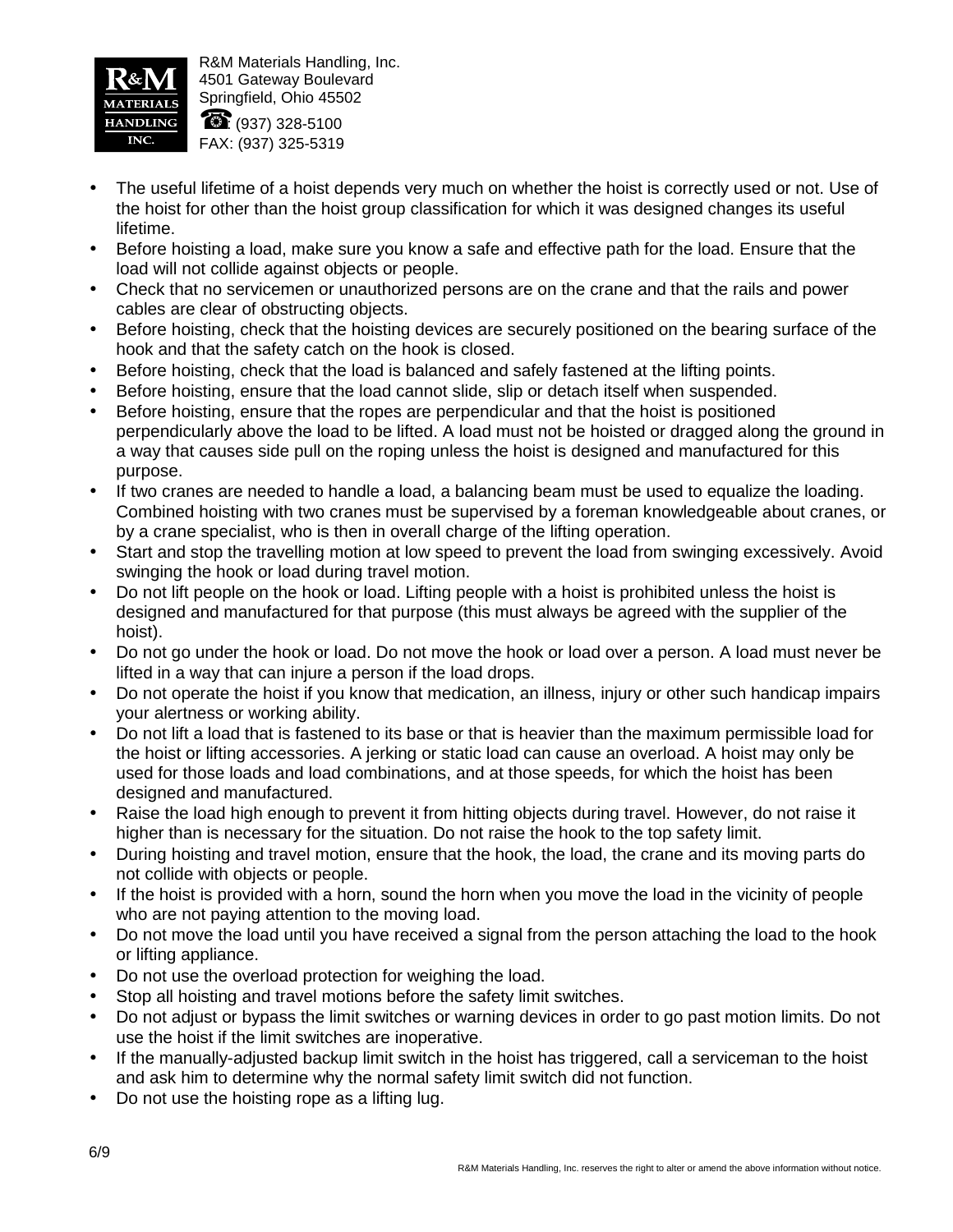

 $\bullet$  : (937) 328-5100 FAX: (937) 325-5319

- Do not use the hoist if there are visible defects in or damage to the hoist, the hoisting rope, or any other hoist structure or hoist function. Stop operating the hoist if it operates abnormally (for example, a high noise level, uneven starting or malfunctions). Using faulty equipment is strictly prohibited.
- If defects have been noticed in the hoist, carry out the necessary inspections and servicing. Ensure that the hoist operates properly before you start to use it again.
- Do not use the limit switches to stop the motions of the hoist. Hoist motions must be stopped with the pushbutton controller or other control device intended for the purpose.
- Use the proper pushbuttons intended for controlling the hoist. If you feel you are losing control of the hoist motions, press the emergency stop button. In a potentially dangerous situation all hoist motions can be stopped by pressing the emergency stop button, but do not use the emergency stop function unnecessarily. Ensure that it is safe to re-commence working after the emergency stop button has been pressed.
- Avoid short, jerky motions. Unnecessary short starts cause the hoisting motor to overheat quickly. The last controller step is for normal drive. The intermediate steps are normally used for short durations only. Do not switch the controller back and forth unnecessarily because it causes wear.
- Avoid violent collisions into other hoists or against the buffers.
- Do not leave a suspended load unattended.
- Do not lower the hook so far that the ropes become slack.
- Do not pull a load from the side. Lower the load with the ropes perpendicular.
- Do not use hoist motions to remove the load from the hook.
- Do not weld on a hook that is not isolated. Do not fasten a welding electrode to the hoisting rope.
- Do not change the size of fuses. A qualified electrician should carry out all electrical work.

### **2.5 Safety instructions for finishing work with the hoist**

#### **Follow these instructions when you finish working with the hoist:**

- Raise the empty hook or loading device high enough to avoid it causing a hazard to traffic, but not to the top safety limit.
- Leave all controls in the 0-position.
- Press the emergency stop button to open the main contactor.
- Turn off the safety switches for control current and main current.
- Close any mechanical brakes, such as rail clamps, etc.
- Inform your foreman of any defects you have noticed.
- Inform the next operator of all abnormalities in equipment or operation that you noticed.

### **2.6 Safety instructions for servicing the hoist**

# **Follow these instructions when servicing the hoist:**

- Carry out regular inspections and preventive maintenance in compliance with the instructions. Keep a record of inspections and servicing. Regular servicing and inspection procedures are necessary for the safe and efficient operation of the hoist. In uncertain or unusual cases, contact the supplier of the hoist.
- Pay special attention to the operation of the brake and limit switches, and to the condition of the hook, rope and pushbutton controller. It is essential that safety devices (overload protectors, limit switches, etc.) work correctly and are in full operating order because they safeguard against human error.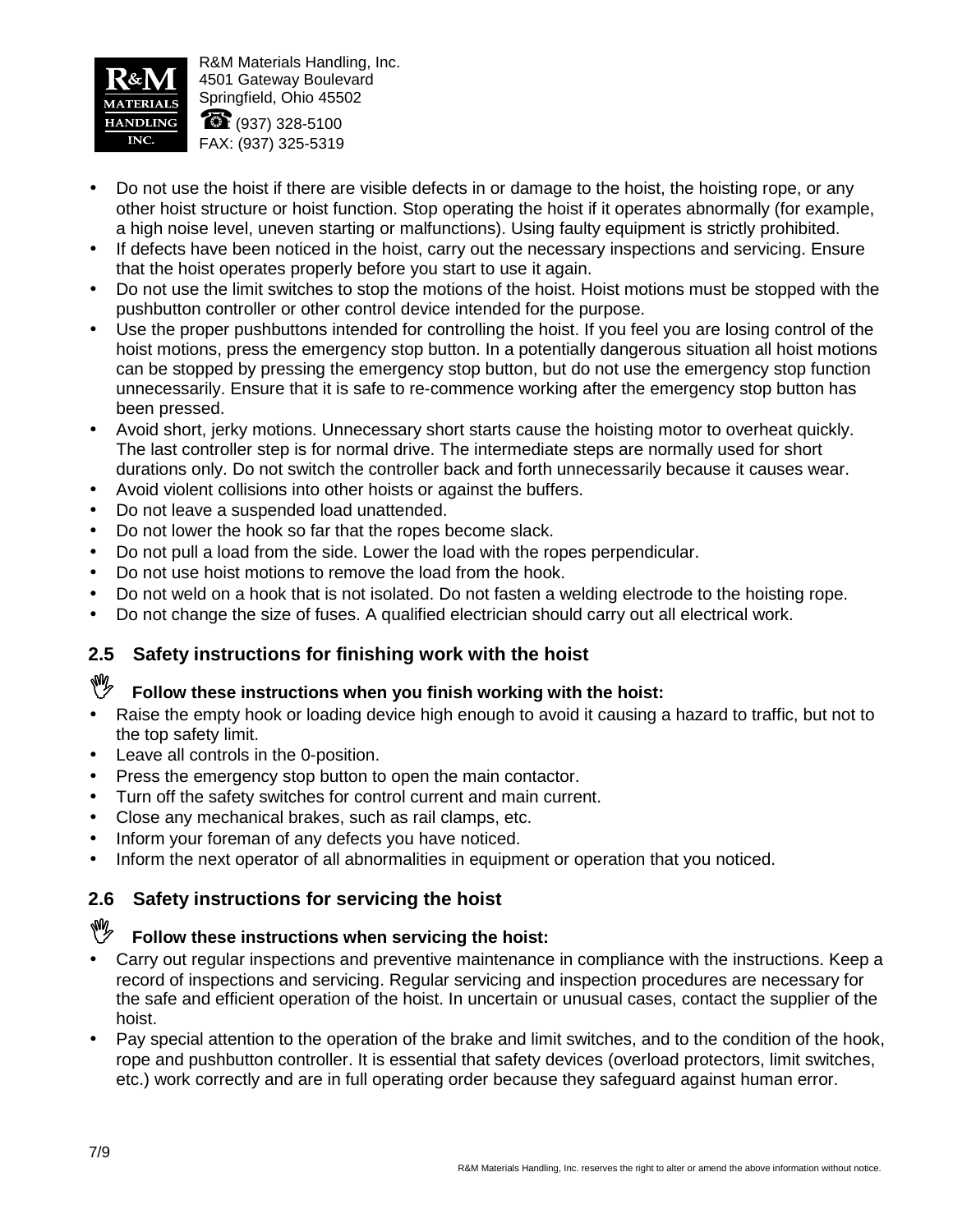

 $\$\; :$  (937) 328-5100 FAX: (937) 325-5319

- Use trained servicing personnel authorized by the manufacturer of the hoist for servicing the hoist. The person servicing the hoist must be competent for the task and must be familiar with the servicing and inspection instructions.
- Use only genuine spare parts approved by the manufacturer of the hoist.
- Any modifications or additions made to the hoist's structures or performance values must first be discussed with the supplier of the hoist.
- Any inspections and repair operations carried out on the hoist after an overload or collision must be discussed with the supplier of the hoist.